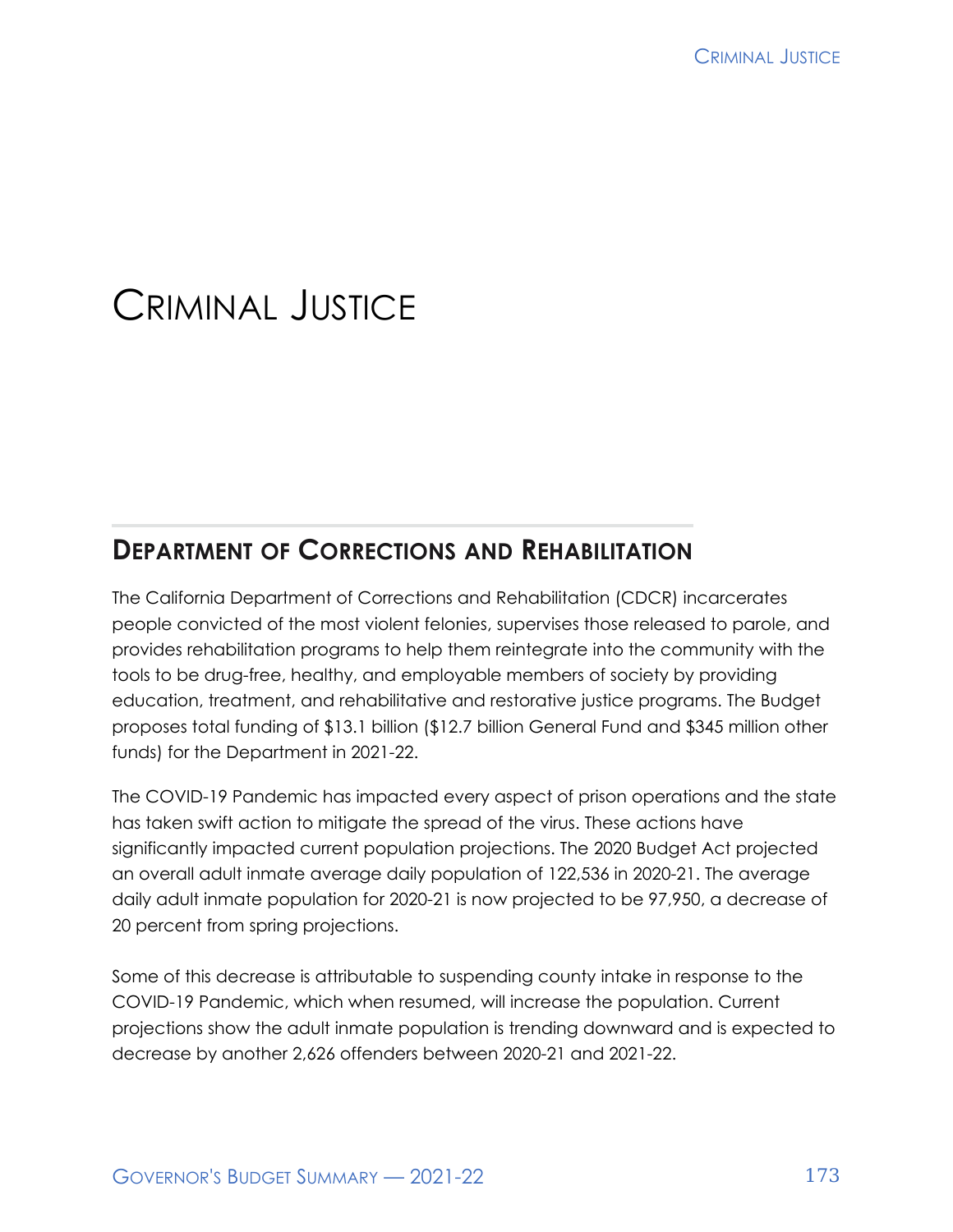#### **CRIMINAL JUSTICE**

In addition, beginning July 1, 2020, CDCR implemented a community supervision program to enable CDCR to increase physical distancing as well as limit the introduction and spread of COVID-19 within its facilities. Inmates are eligible if they are within 180 days of release; are not serving a current term for domestic violence, a violent crime, or are required to register as a sex offender; and do not have a risk assessment score that indicates a high risk for violence. About two-thirds of these offenders were released to Post Release Community Supervision (county probation) and one-third were released to state parole. CDCR continues to release eligible inmates within 180 days of their natural release. CDCR also previously reviewed and released offenders deemed at high risk for COVID-19 as part of case-by-case offender reviews. Similar reviews are ongoing with a focus on determinately sentenced offenders within 12 months of release. Additionally, on July 9, 2020, CDCR applied a one-time 12-week positive programming credit to all eligible inmates to recognize the impact the COVID-19 Pandemic has had on inmates' access to programs and credit earnings.

Proposition 57, the Public Safety and Rehabilitation Act of 2016, established a durable solution to end federal court oversight and create more incentives for inmates to participate in rehabilitative programs. Proposition 57 is currently estimated to reduce the average daily adult inmate population by approximately 7,300 in 2021-22 (about 3,500 less than projected in the 2020 Budget Act), and by approximately 13,000 in 2023-24 (about 500 more than projected in the 2020 Budget Act).

The 2020 Budget Act projected an overall parolee average daily population of 47,929 in 2020-21. The average daily parolee population is now projected to be 45,924 in 2021-22, a decrease of approximately four percent from spring projections.

# **COVID-19 UPDATE**

COVID-19 continues to spread among CDCR inmates and staff statewide. In December 2020, for the first time, active inmate cases rose to over 9,000 and active staff cases rose above 2,600. All 35 institutions have had active cases at some point. As of mid-December, 103 inmates had died from COVID-19 at 17 different institutions.

As of mid-December, Division of Juvenile Justice (DJJ) facilities had 6 active ward cases (down from a peak of 56 in late July and early August) and 47 active staff cases. No wards have died from COVID-19.

CDCR has taken proactive measures to reduce the presence and spread of COVID-19 in its institutions. Among other things, CDCR has restricted inmate movement; activated gyms, dayrooms, and temporary tent facilities to create physical distancing; modified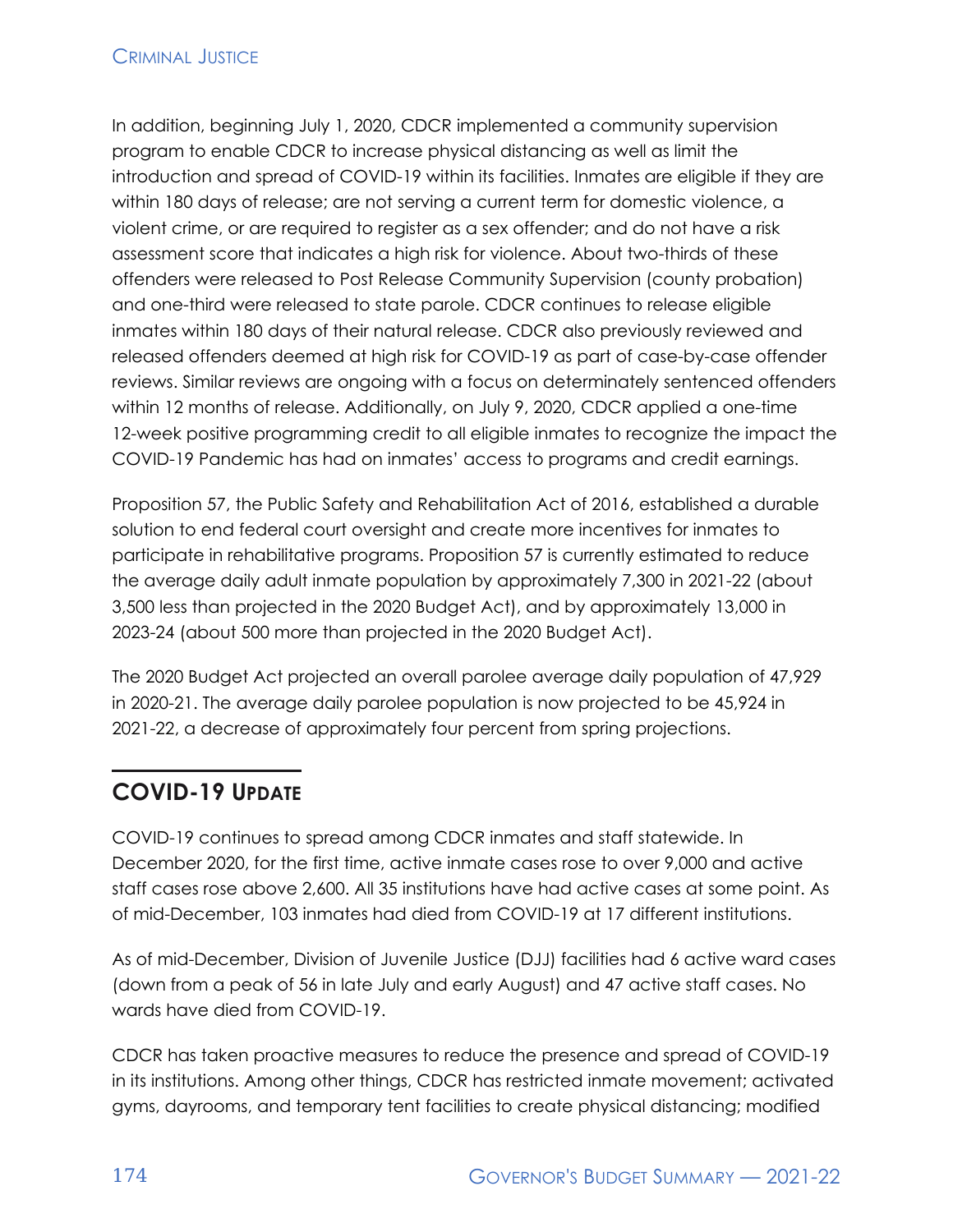the parole suitability hearing process to take place by video and telephone conference; restricted family visitation and provided inmates with free telephone calls and video visitation opportunities; initiated a staff screening process upon entering facilities; suspended large-scale construction projects within the secure perimeter of CDCR facilities; and suspended in-person rehabilitative programs and education classes. CDCR also delayed the Basic Correctional Officer Academy, modified the Academy's training to provide for physical distancing, and employed the California Prison Industry Authority to produce cloth face masks and hand sanitizer for inmates and staff. In November 2020, the Department also started requiring all staff, contractors and vendors to wear disposable procedure masks while on prison grounds, rather than the previously required cloth masks. The Department is providing these masks on a daily basis upon entry to the prison.

Beginning in June, CDCR began expanded employee testing for COVID-19 at its skilled nursing facilities consistent with guidance from the California Department of Public Health. This guidance includes baseline testing of all employees and separate protocols for continued testing, the frequency of which is dependent on whether an institution has an active outbreak. CDCR has also implemented expanded employee testing protocols at institutions without skilled nursing facilities. On average, on a monthly basis, CDCR conducts approximately 128,000 tests on employees and 70,000 tests on inmates. Given the significant increase in COVID-19 cases among staff and inmates, CDCR implemented weekly testing of all staff at all institutions in late November 2020. CDCR expects to continue weekly testing through the end of January 2021, or until such time that there is a significant decrease in positive cases.

CDCR began distributing vaccines to staff and inmates in its skilled nursing facilities in mid-December. CDCR and the Receiver's Office will follow state public health guidance for further distributions.

By mid-December, CDCR had spent approximately \$408.3 million during 2019-20 and 2020-21 on COVID-19 activities including staff and inmate testing, cleaning, tents, and personal protective equipment purchases. By the end of 2020-21, CDCR expects to spend up to \$723.8 million more. The Budget includes \$281.3 million one-time General Fund in 2021-22, for these COVID-19 activities and purchases. For more information, please refer to the COVID-19 Pandemic Response Chapter.

In addition, the Budget provides limited-term resources of \$51 million General Fund in 2021-22, growing to \$77.6 million through 2024-25, for increased workers' compensation costs associated with Chapter 85, Statutes of 2020 (SB 1159), which creates a rebuttable presumption that an employee's illness related to COVID-19 is an occupational injury.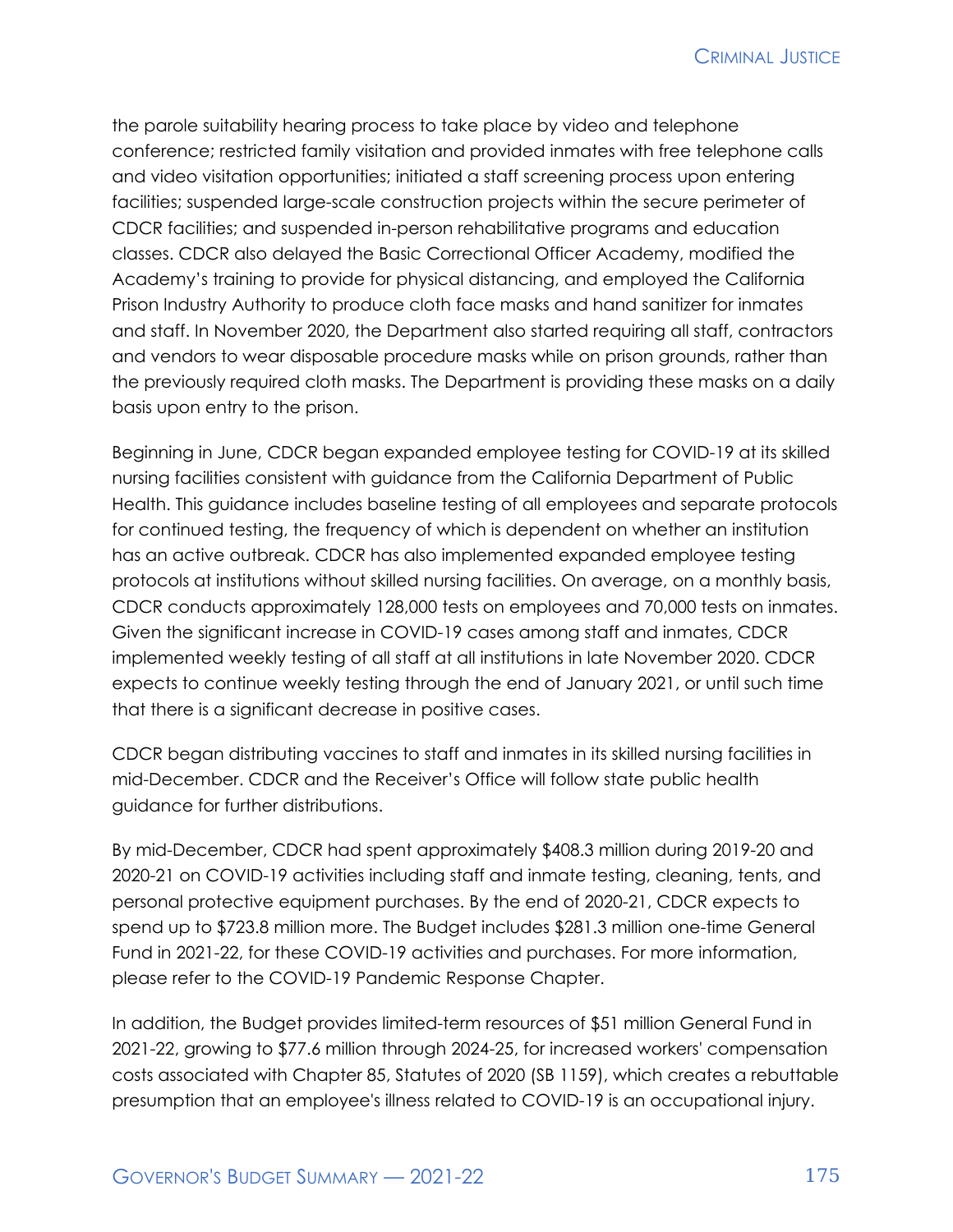#### **PROJECT HOPE**

Project Hope provides non-congregate quarantine and isolation sheltering to individuals returning to the community from California state prisons. Through Project Hope, individuals who tested positive for COVID-19 or were exposed to COVID-19 while incarcerated are able to safely finish their medically directed quarantine or isolation to help prevent disease transmission into their communities. CDCR, the California Governor's Office of Emergency Services, and the Department of General Services collaboratively provide safe transportation, non-congregate hotel accommodations, and meal services to all participants. Project Hope is a voluntary program available to both parolees and individuals releasing to Post Release Community Supervision. Project Hope does not replace existing post-incarceration transition programs managed by the state, counties, and local service providers, and participants of Project Hope remain under the jurisdiction and supervision of either state parole or county probation departments. As of December 17, 2020, Project Hope has served approximately 934 returning individuals since its inception in April 2020.

#### **SUSPENSION OF INTAKE TO STATE PRISONS**

As mentioned earlier, in late March the state halted intake and/or transfer of inmates from county jails into state prisons to reduce the risk of COVID-19 entering the state prison system. CDCR resumed intake on a limited basis in late August, although public health conditions subsequently halted intake again in late November. As public health conditions allow, CDCR plans to resume intake with continued precautions including offering testing to all inmates upon intake and instituting a mandatory 14-day quarantine period in its reception centers.

The suspension of intake has resulted in greater numbers of inmates being held in county jails. In circumstances where CDCR cannot accept the intake and/or transfer of an inmate from a county jail, the state is required to reimburse counties for holding inmates. As of December 1, 2020, the state has provided \$38.8 million General Fund, with an additional payment of \$40.4 million pending, to county sheriffs and county corrections departments for housing inmates due to the temporary stoppage of prison intake. This reflects payments for inmates held in county jails from March through November, and reimbursements will continue until such time that all inmates are transferred to state prison. Current projections suggest a total of \$163.4 million in additional reimbursement through June 30, 2021.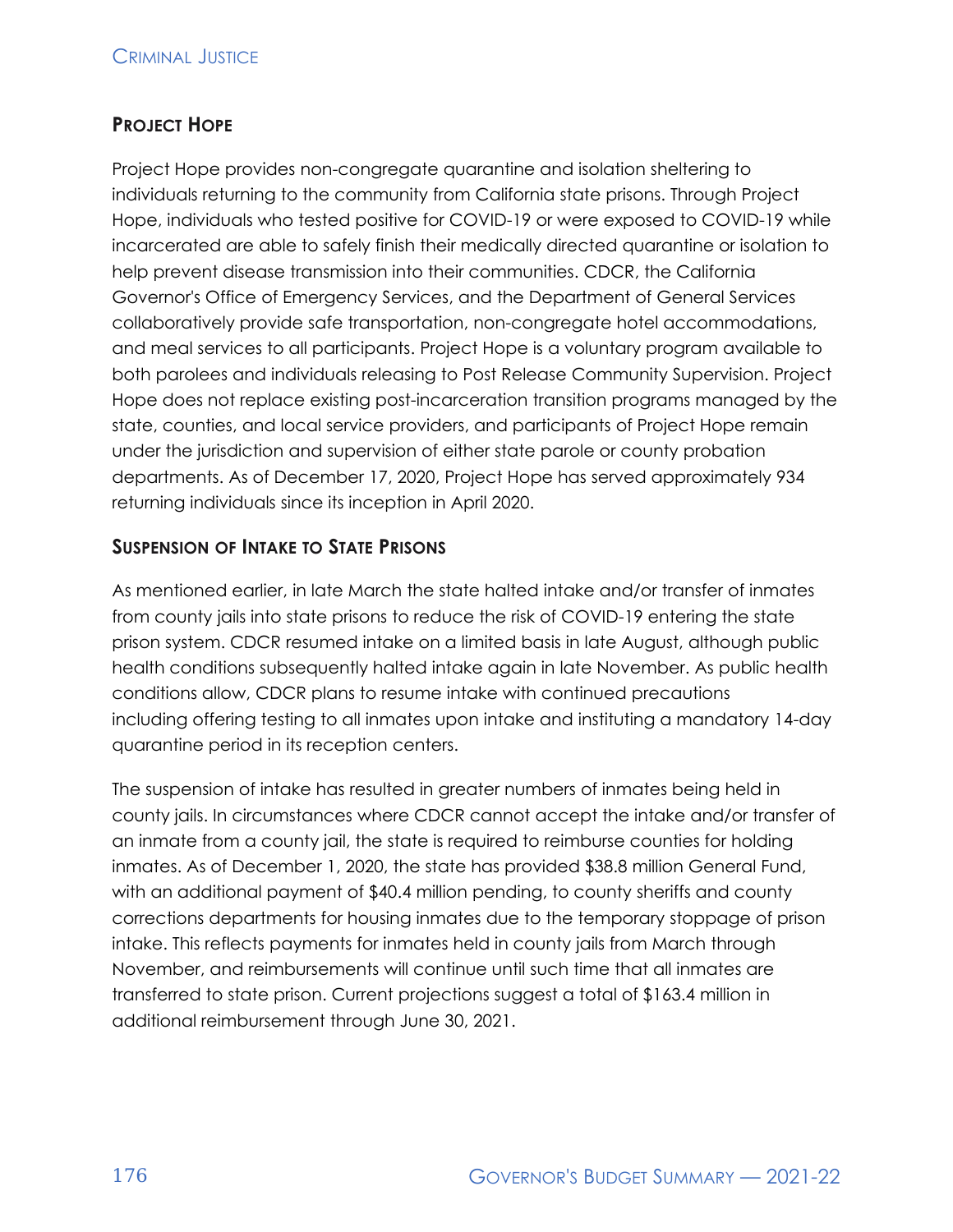# **PRISON CAPACITY AND CLOSURES**

The adult prison population has steadily declined over many years, presenting opportunities for CDCR to eliminate its reliance on contract prison capacity. CDCR terminated its final remaining contract to house inmates out of state in June 2019. In addition, CDCR terminated six of seven in-state contracts by October 2020, and the Budget reflects closing the final in-state contract correctional facility by May 2021. Due to the significant continued decline in the population, and consistent with the 2020 Budget Act, the Department plans to close Deuel Vocational Institution by September 2021, achieving savings of \$113.5 million General Fund in 2021-22, and \$150.6 million General Fund beginning in 2022-23. The Administration plans to close a second state-operated prison in 2022-23.

While CDCR's population is projected to decline over the next year, COVID-19 has presented a significant challenge for the Department. New consideration must be given to the long term use of dormitories, placements of older inmates, and the need for dedicated space to isolate inmates in the event of additional outbreaks of either COVID-19 or other airborne communicable diseases. The Department is considering long-term strategies for a safer and more resilient prison system into the future.

#### **FOCUS ON INMATE REHABILITATION AND REENTRY**

The Administration is committed to improving outcomes for incarcerated individuals and enhancing public safety by improving rehabilitation and reentry programs. The 2020 Budget Act made critical near-term investments to support this long-term goal, such as reduction of reception center processing times to allow inmates to begin participating in academic and rehabilitative programming sooner; changes to good conduct credits to provide greater incentives for inmates to engage in good conduct such as participating in work and program assignments; and establishment of a Youth Offender Rehabilitative Community at Valley State Prison to create an environment conducive to positive behavioral programming and targeted educational programs. The Budget builds upon those investments with adaptations necessary due to the COVID-19 Pandemic. In total, the Budget includes \$546.9 million General Fund for rehabilitative programs—nearly double the funding level in 2012-13.

#### **TECHNOLOGY FOR INMATES PARTICIPATING IN ACADEMIC PROGRAMS**

Access to remote rehabilitative programming is critical to providing incarcerated individuals continued programming during the COVID-19 Pandemic. Remote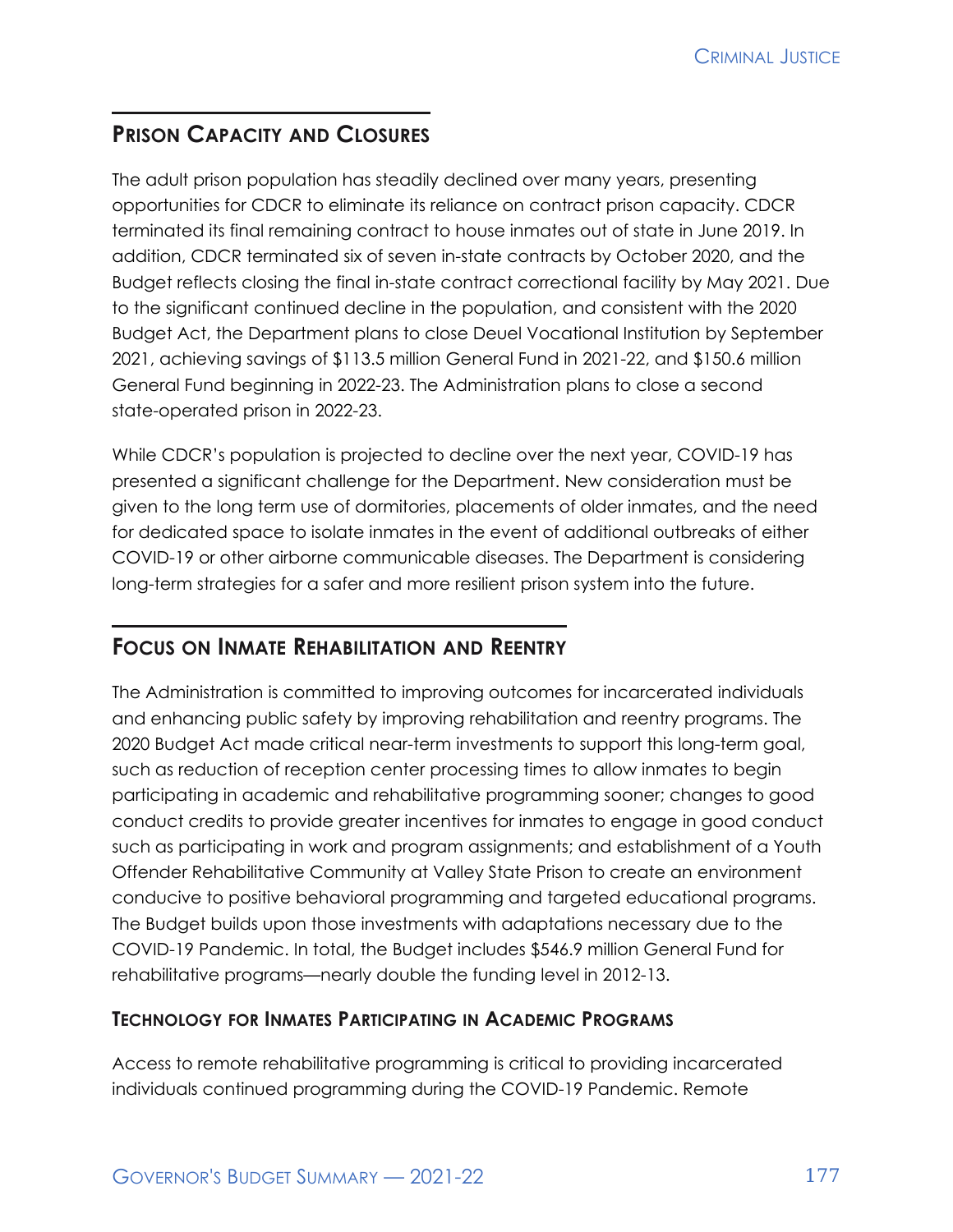programming is also an important factor in providing rehabilitation access to those individuals who may not have access to in-person training, such as those with medical conditions. The Budget includes \$23.2 million General Fund in 2021-22, and \$18 million ongoing General Fund, for information technology to enhance access to rehabilitative programming. Specifically, the proposal includes the purchase of approximately 38,000 laptop computers for use by academic program participants (such as students in basic adult education, GED, or community college courses), as well as the expansion of virtualization infrastructure, network bandwidth, and the creation of a secure online academic portal that will allow students to complete educational curriculum outside of the classroom.

## **STAFF DEVELOPMENT AND SUPPORT**

Creating a prison environment that is safe, secure, and conducive to rehabilitation, requires a professional, well-trained workforce. Correctional officers serve an especially important role in the rehabilitation efforts of the Department. The Budget includes \$21.2 million General Fund in 2021-22, decreasing to \$16.1 million ongoing General Fund in 2024-25, to enhance staff development through new training for correctional officers. These efforts will involve repurposing the former Northern California Women's Facility into a new hands-on training facility and will focus on effective and realistic training.

#### **INFRASTRUCTURE SUPPORT AND MODERNIZATION**

The state's prison infrastructure requires investments for the safety of staff and inmates. Although the state has made significant investments in upgrading health care facilities, some core infrastructure has significantly deteriorated and improvements must be made.

#### **ROOF REPLACEMENT**

Failing prison roofs have resulted in damage to electrical systems and housing units, interruptions in rehabilitation and education programs, and mental health treatment. The Budget includes \$33.6 million General Fund over two years for roof replacement projects at California State Prison, Los Angeles County. This is part of a multi-year plan to replace aging and deteriorating roofs across the state prison system. To date, 11 institutions have received one-time funding for major roof replacement and repair projects. In addition to California State Prison, Los Angeles County, 14 institutions remain scheduled for future roof replacement and repair projects over the next 7 years.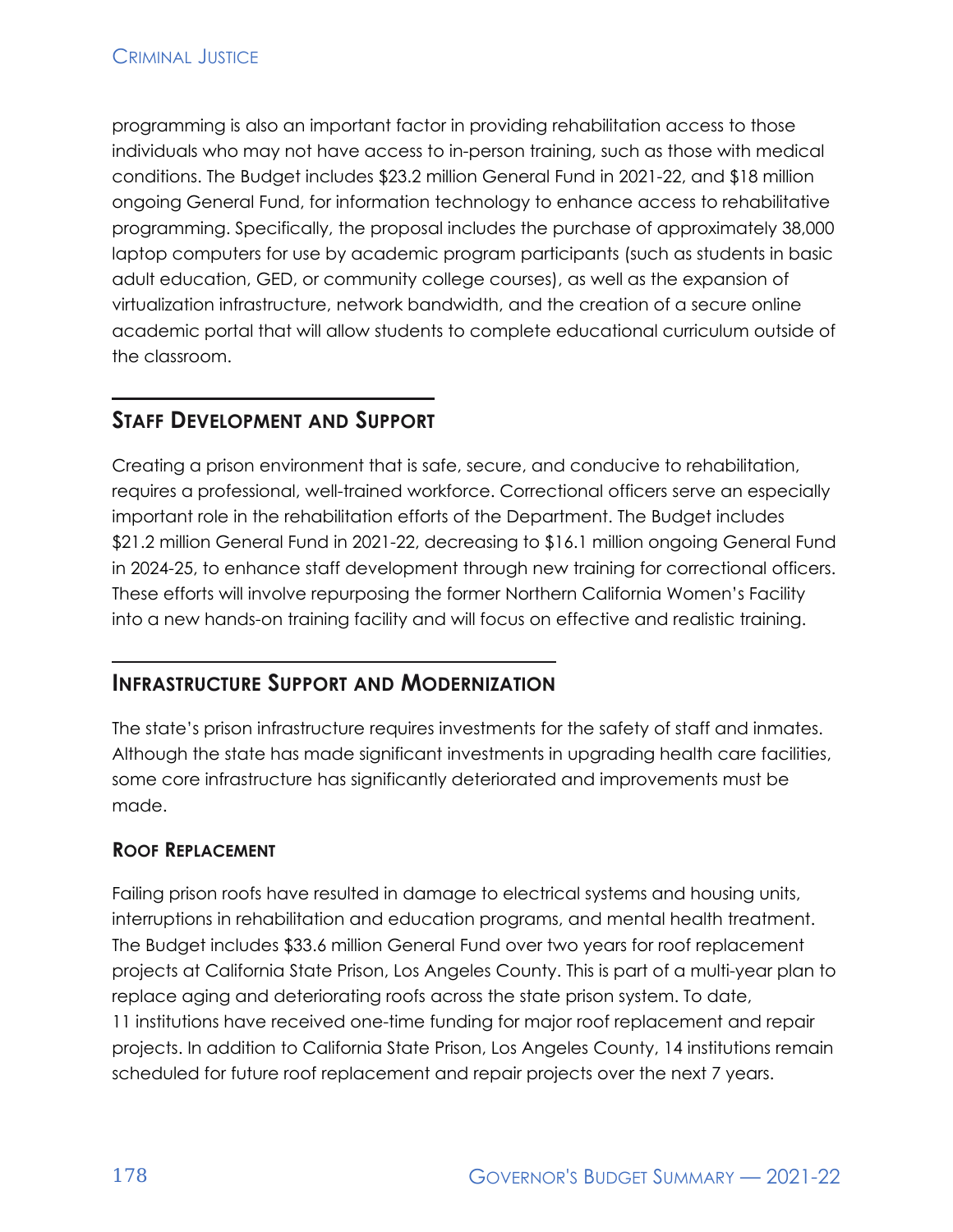#### **HEALTH CARE FACILITY UPDATES AT THE CALIFORNIA REHABILITATION CENTER**

Existing health care facilities at the California Rehabilitation Center are located in buildings approaching 75 years old that do not have adequate storage for medication and medical supplies, which restricts workflow and makes it difficult to maintain inmate-patient privacy. The Budget includes \$6.8 million one-time General Fund to replace damaged flooring, walls, wall-mounted air conditioning units, counters, and storage spaces in existing health care treatment areas. This project will also replace existing medication distribution windows with newer windows that are consistent with current standards and will allow for improved medication distribution. The California Rehabilitation Center is one of the older facilities in the state prison system. These upgrades are necessary to maintain this facility, which is better geographically situated to recruit staff, including health care staff.

#### **DEFERRED MAINTENANCE**

The Budget includes \$50 million one-time General Fund in 2021-22, to address the Department's highest priority deferred maintenance projects. CDCR has numerous critical maintenance projects, which have resulted in essential infrastructure systems deteriorating to the point of failure. Although the Department has made significant strides in reducing its deferred maintenance backlog in recent years, total costs of identified deferred maintenance projects are estimated at approximately \$1 billion.

#### **CELLULAR INTERDICTION**

The Department currently uses technology called the Managed Access System to block unauthorized cellular usage within its prisons. While the Department works to prevent the introduction of contraband cell phones onto prison grounds, cell phones are still located and confiscated. This system disables contraband cell phones by intercepting calls and stopping them from being completed. The Budget includes \$1.8 million ongoing General Fund to maintain the use of the current Managed Access System which would otherwise expire May 2021, with the Inmate/Ward Telephone System contract. Although the continuation of the Managed Access System results in increased costs to the state, it also results in reduced calling costs to inmates and their families when using the Inmate/Ward Telephone System.

#### **OTHER SIGNIFICANT ADJUSTMENTS**

• *Armstrong* Court Compliance—In September 2020, the U.S. District Court for the Northern District of California ordered CDCR to develop a plan within 21 days, to be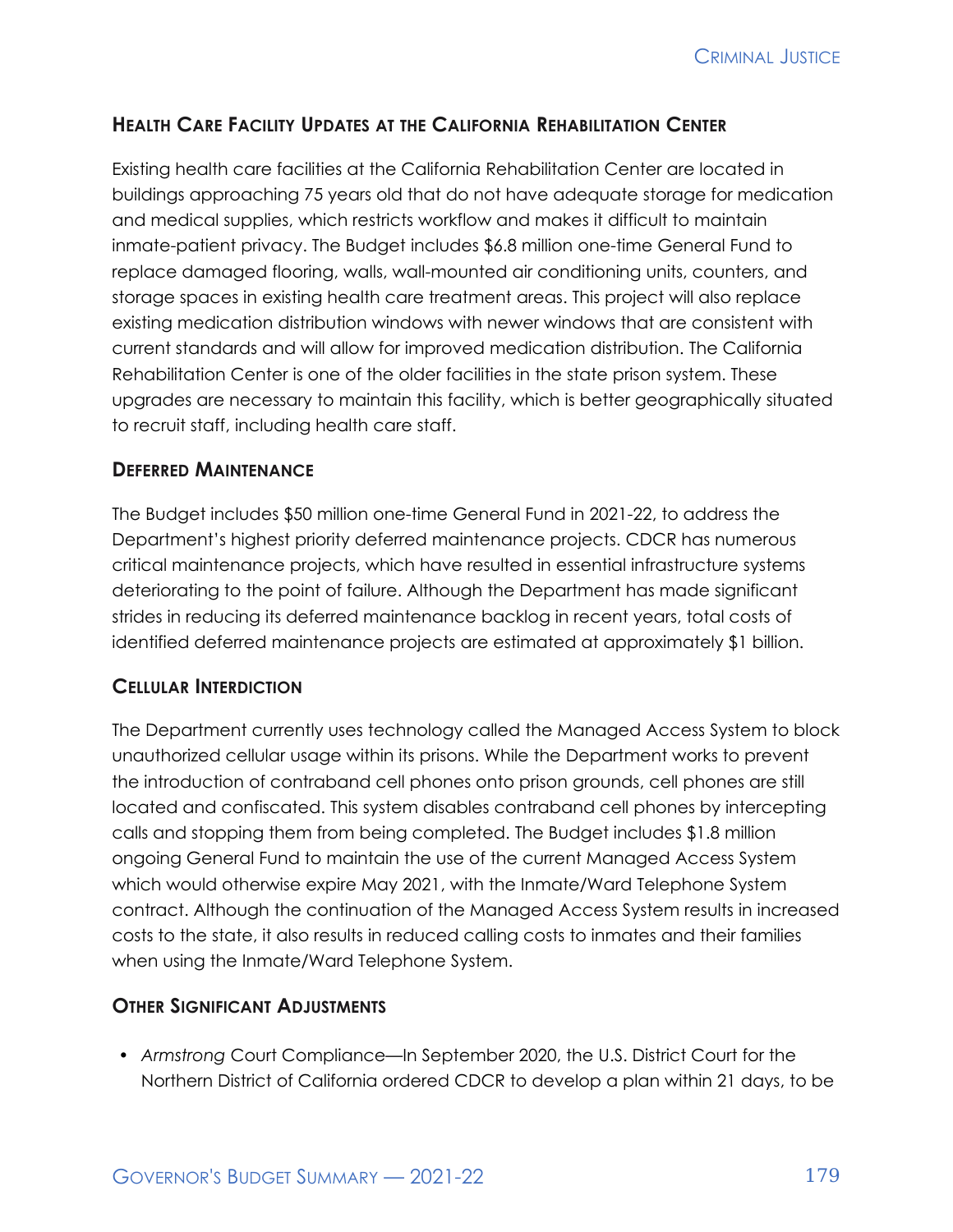implemented in the months thereafter, to address several mandated reforms at the Richard J. Donovan Correctional Facility (RJD). These reforms include: (1) installation of security cameras throughout the prison within 90 days; (2) use of body-worn cameras within 60 days; (3) modifications of the staff complaint and disciplinary processes; and (4) increases to supervisory staffing and training. While the state has appealed this order, the Budget includes \$13.5 million General Fund in 2020-21, \$10.1 million General Fund in 2021-22, and \$6.9 million General Fund beginning in 2022-23 for these purposes. This also includes funding for the installation of security cameras on two yards at the California State Prison, Los Angeles County.

- Increased Healthy Menu Options—To improve health and well-being of the inmates, CDCR is implementing healthier menus within its institutions. The updated menu addresses inmates' overall healthy eating patterns and is based on the U.S. Department of Agriculture's dietary guidelines. The Budget includes \$7.5 million ongoing General Fund to support this change.
- Transgender, Nonbinary, and Intersex Inmate Housing and Search Preferences—The Budget includes \$2.8 million General Fund in 2021-22, declining to \$1.2 million ongoing General Fund, to develop and implement policies related to Chapter 182, Statutes of 2020 (SB 132), the Transgender Respect, Agency, and Dignity Act. SB 132 requires CDCR to house, and conduct physical searches of, transgender, nonbinary, and intersex inmates according to their gender identity and preference. Funding will be used to update data repositories with gender identity markers; process transgender, nonbinary, and intersex housing change requests; and train correctional staff on safe housing practices.

# **INMATE MEDICAL CARE AND MENTAL HEALTH SERVICES**

The Budget continues the state's commitment to improve the Department's delivery of health care services to inmates. The Budget dedicates \$3.4 billion ongoing General Fund for health care services programs, which provide access to mental health, medical, and dental care that is consistent with the standards and scope of services appropriate within a custodial environment.

#### **FEDERAL RECEIVERSHIP OVERSEEING PRISON MEDICAL CARE**

In 2005, a federal court established a receivership to oversee prison medical care. To date, the Receiver has transitioned oversight of 19 institutions back to the state. The Budget includes \$4 million General Fund in 2021-22, increasing to \$11.6 million ongoing General Fund in 2023-24, to enhance quality management and patient safety by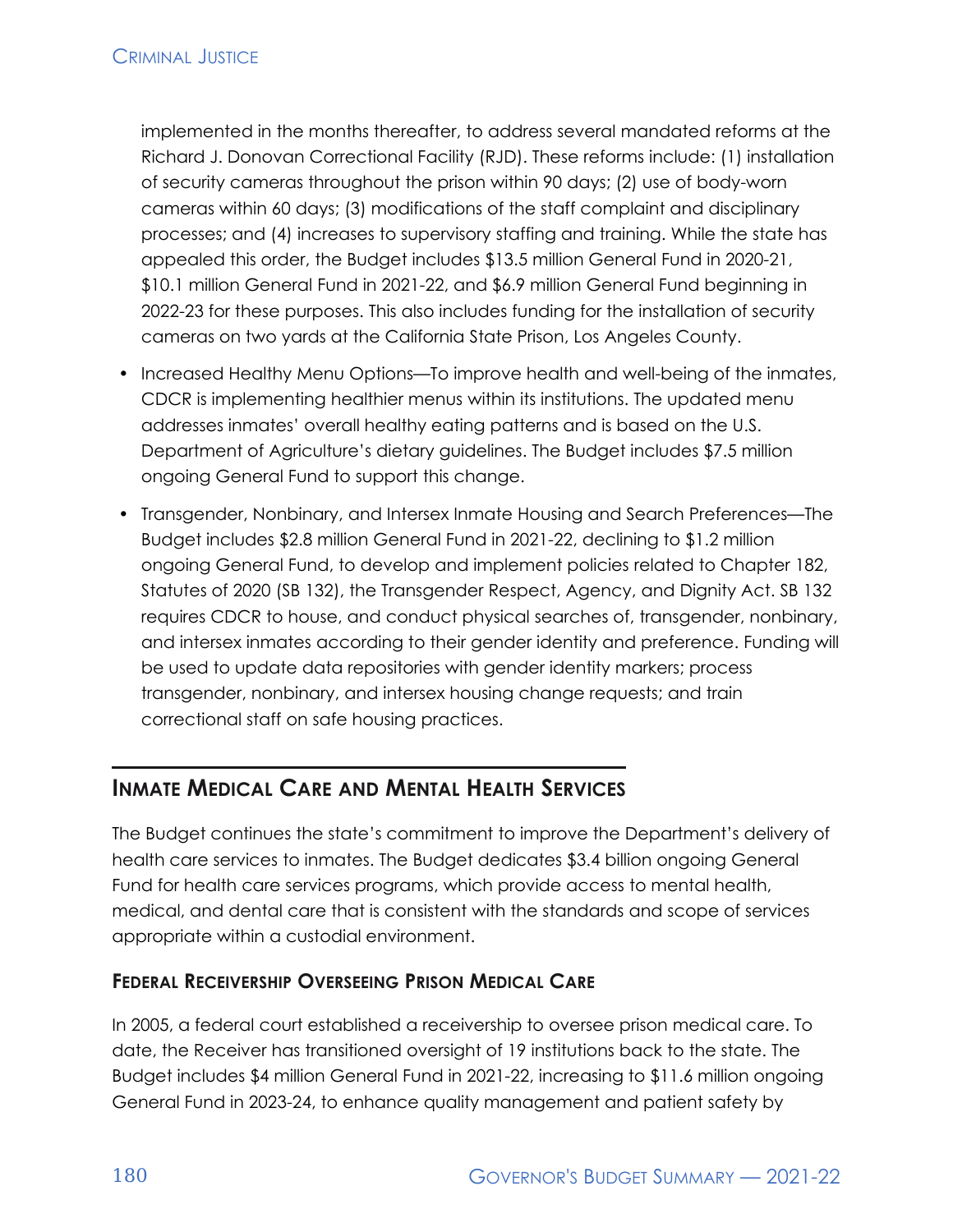providing staff to evaluate risks and implement best practices to improve the health care delivery system.

#### **DIVISION OF JUVENILE JUSTICE REALIGNMENT**

Consistent with Chapter 337, Statutes of 2020 (SB 823), the Division of Juvenile Justice (DJJ) will stop the intake of wards on June 30, 2021, with limited exceptions. The 2021-22 estimated population is expected to be 729, a reduction of 126 compared to the spring projections, reducing costs by \$10.1 million General Fund in 2021-22. The DJJ is expected to close on June 30, 2023. For more information, please refer to the Health and Human Services Chapter.

Pursuant to SB 823, and to facilitate the transition of youth offenders from state to county care, the Board of State and Community Corrections will distribute one-time funds of \$9.6 million General Fund in 2020-21, for the Regional Youth Programs and Facilities Grant Program. SB 823 also included ongoing funding for the Juvenile Justice Realignment Block Grant as follows: \$46.5 million General Fund in 2021-22, \$122.9 million in 2022-23, \$195.9 million in 2023-24, and \$212.7 million ongoing beginning in 2024-25, for county probation departments to take over responsibility for youth who will no longer go to the DJJ. County probation departments are integral to the success of the realignment of juvenile offenders from the state to counties.

# **LOCAL PUBLIC SAFETY AND REHABILITATION**

#### **COUNTY PROBATION DEPARTMENTS**

Probation has broad responsibilities that include crime prevention, rehabilitation through community supervision, overseeing the local juvenile justice system and promoting healthy families and communities. When probation departments are successful they reduce recidivism and state prison costs, and contribute to improving outcomes for offenders.

Probation has been at the forefront of criminal justice reform and, even in the face of budget downturns, has continued to innovate and improve its approach to community safety. In recent years, probation has been tasked with increased responsibilities through juvenile and adult realignments. Probation has continually accepted and embraced these responsibilities, leading to reduced incarceration rates and improved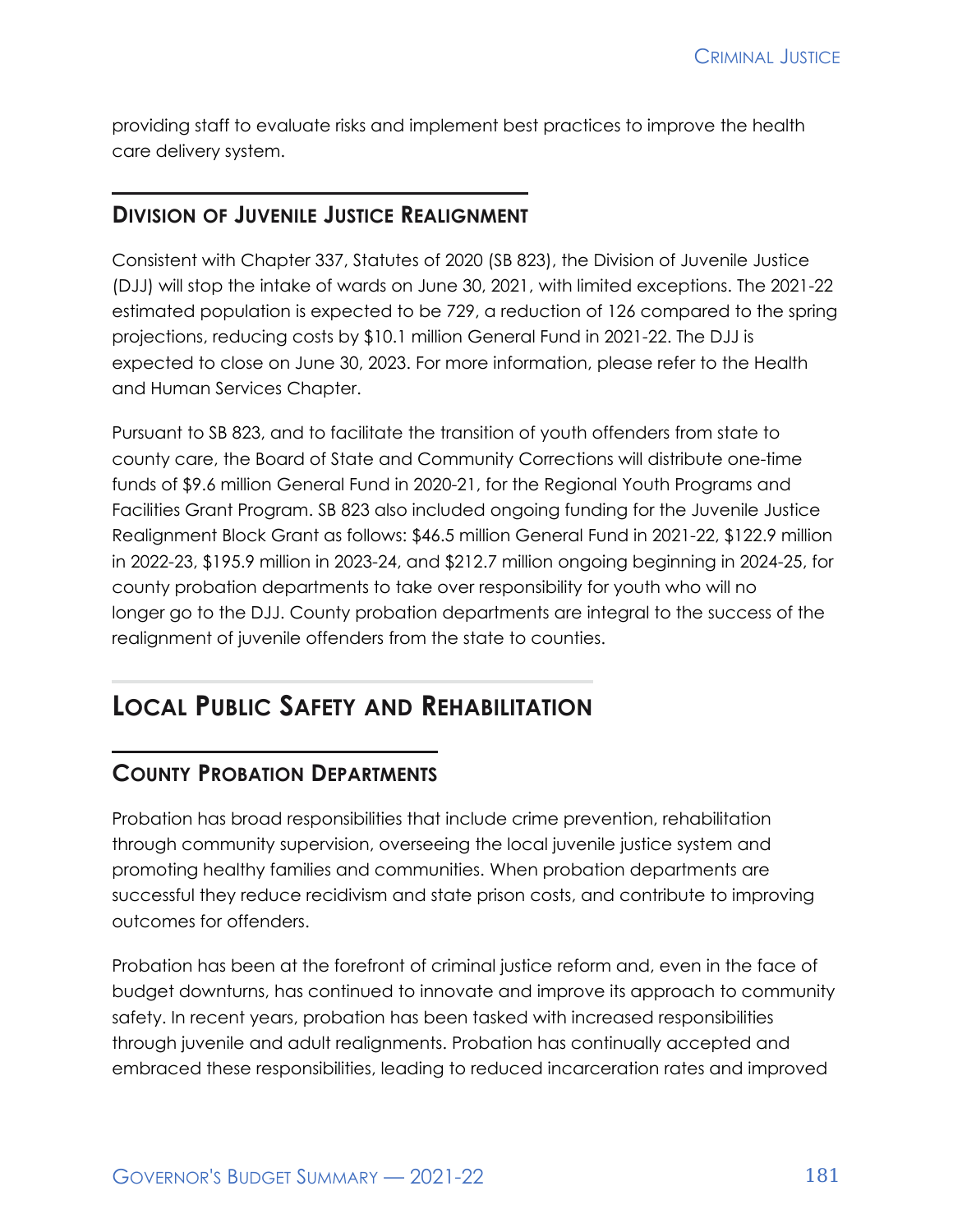outcomes, as evidenced in reforms such as the California Community Corrections Performance Incentive Act of 2009 (SB 678), discussed below.

Chapter 328, Statutes of 2020 (AB 1950), provides a significant opportunity for county probation to refocus efforts and provide enhanced services earlier in the probation term to increase success and reduce recidivism. County probation departments will also now support the entire juvenile justice continuum with the implementation of SB 823.

The Budget makes an additional investment of \$50 million one-time General Fund in 2020-21 for county probation departments to support these transitions. The Administration proposes that the Legislature take action on this funding early in 2021.

These funds may be used for a broad range of services with an emphasis on keeping juveniles and adults out of the criminal justice system, moving them quickly and successfully through the system, and keeping them from reentering the system. Enhancing services in the community will enable probation to better meet the treatment and programming needs of adult and juvenile offenders, while also providing the courts confidence in probation as an alternative to incarceration.

#### **ADULT PROBATION**

In 2009, the state recognized the importance of investing in probation to reduce state prison costs with the passage of the California Community Corrections Performance Incentive Act of 2009 (SB 678). SB 678 provides performance-based funding to share General Fund savings with county probation departments that reduce or maintain low revocation rates to prison from the probation population. Based on county-reported data from calendar year 2019, the 2020 Budget Act allocated \$112.6 million General Fund to counties.

The COVID-19 Pandemic and its impacts to law enforcement and court processing resulted in significantly fewer revocations. In addition, AB 1950, which caps probation terms at one or two years will also impact revocation rates.

Since these two factors impact the current calculations in a way that has little relation to probation department performance, the Budget provides \$122.9 million ongoing General Fund to county probation departments, based on the highest payment to individual counties over the prior three fiscal years. These funds will continue to support county probation departments' efforts to reduce or maintain low revocation rates while recognizing the unprecedented impacts of the COVID-19 Pandemic and changes to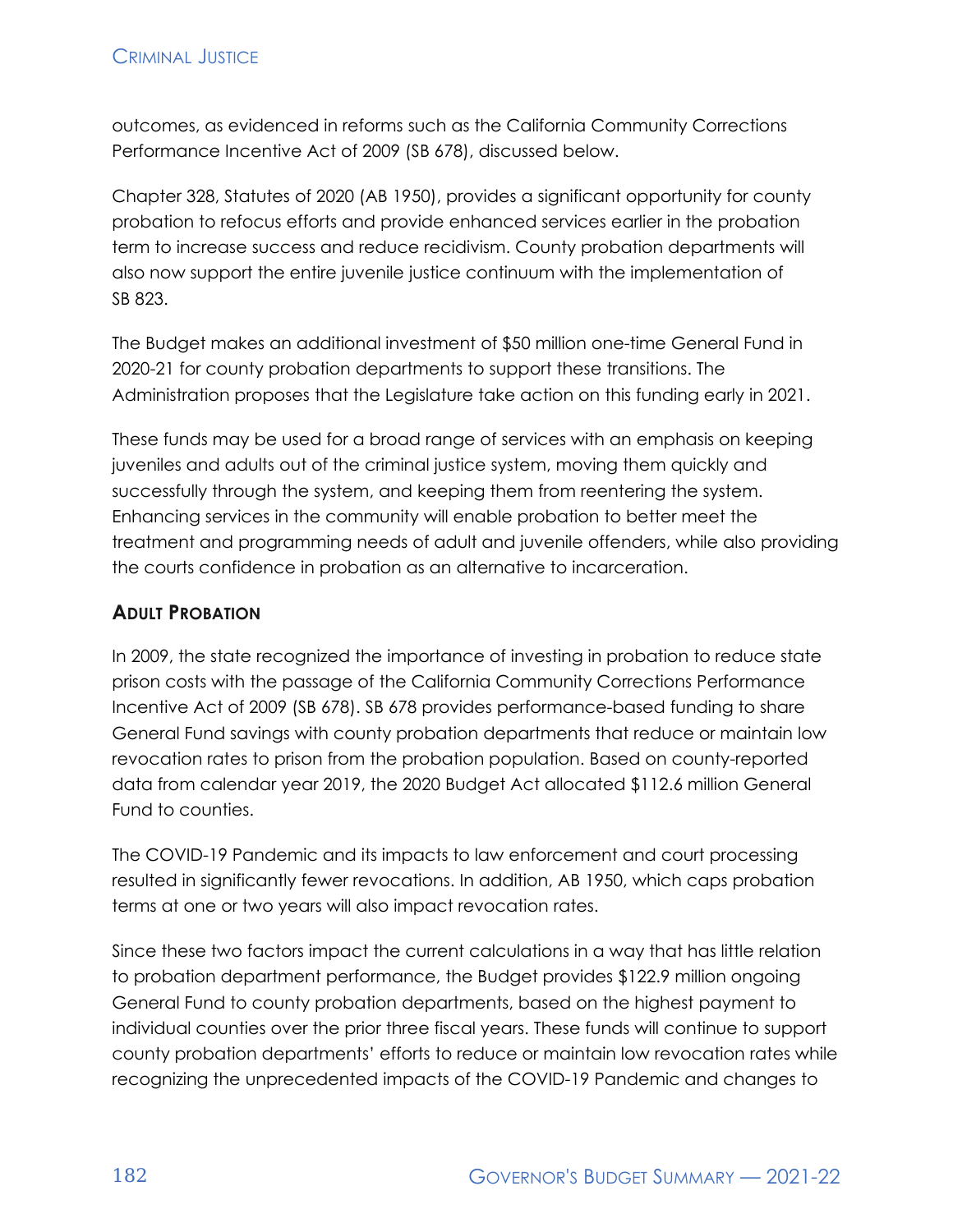statewide probation policy. The Administration intends to revisit the performance-based formulas after trends in the probation population stabilize.

#### **JUVENILE PROBATION**

County probation departments are supporting the implementation of SB 823, which closes state facilities to juvenile offenders on June 30, 2021. In order to successfully implement this change counties and probation departments must work toward the development of appropriate placements and rehabilitative programs. The realignment of youthful offenders to the counties allows for enhanced collaboration between juvenile delinquency and dependency, but more specialized placements must be developed to rehabilitate youthful offenders and avoid adult commitments. As mentioned previously in this Chapter, the Board of State and Community Corrections is distributing \$9.6 million General Fund in 2020-21, to support facility upgrades and specialized program development and the Budget includes \$46.5 million General Fund in 2021-22, for counties to support implementation of SB 823.

#### **POST-RELEASE COMMUNITY SUPERVISION**

The Budget includes \$19.5 million one-time General Fund in 2021-22, for county probation departments to supervise the temporary increase in the average daily population of offenders on Post-Release Community Supervision as a result of the implementation of Proposition 57.

## **PROPOSITION 47 SAVINGS**

In November 2014, voters passed Proposition 47, which requires misdemeanor rather than felony sentencing for certain property and drug crimes and permits inmates previously sentenced for these reclassified crimes to petition for resentencing. Proposition 47 requires the Department of Finance to annually estimate savings to the state resulting from the measure in the preceding fiscal year and that an equivalent amount from the General Fund be deposited into a special fund for specified purposes.

The Department of Finance currently estimates net General Fund savings of \$114.8 million, an increase of \$11.9 million over the estimated savings in 2020-21. This is attributable primarily to increased savings resulting from the end of the state's reliance on contract facilities to house prison inmates. These funds will be allocated according to the formula outlined in the initiative, which requires 65 percent be allocated for grants to public agencies to support various recidivism reduction programs (such as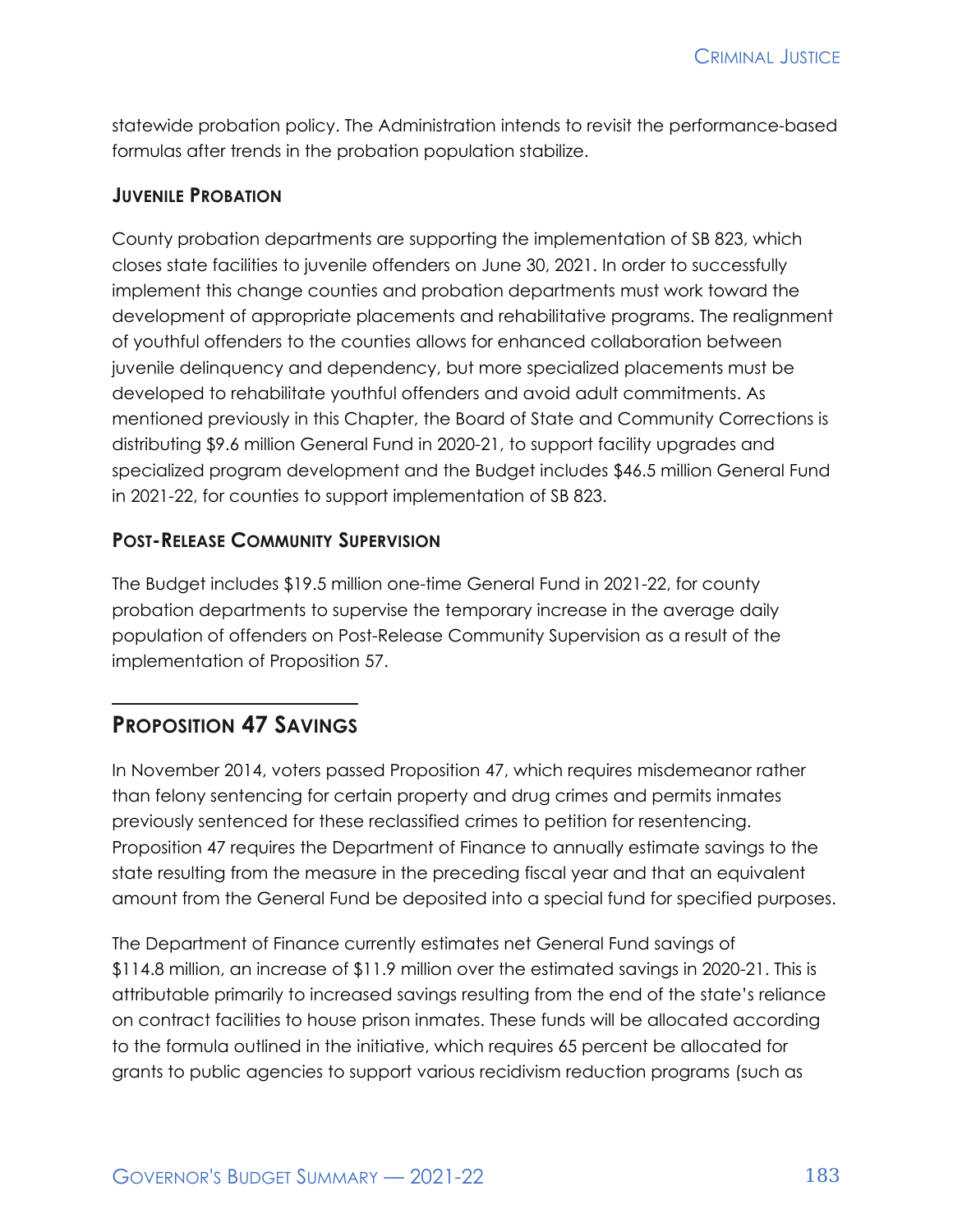mental health and substance use services), 25 percent for grants to support truancy and dropout prevention programs, and 10 percent for grants for victims' services.

### **COUNTY JAIL RELINQUISHMENTS**

The Board of State and Community Corrections administers five financing programs for adult jail facilities in counties statewide. Since these programs commenced, several county recipients have relinquished their awards and some counties realized minor project savings that remain unspent. Approximately \$202 million is currently available for allocation. The Administration supports reallocating these bonds to purchase or modify community mental health facilities. For more information, please refer to the Housing and Homelessness and Health and Human Services Chapters.

# **PENAL CODE REVIEW**

# **COMMITTEE ON REVISION TO THE PENAL CODE**

The Budget includes \$494,000 ongoing General Fund for additional staffing for the Committee on Revision of the Penal Code. The Committee was established on January 1, 2020, to study and recommend changes to simplify and rationalize California's criminal laws and will produce its first set of recommendations in January 2021. The Committee's first year of work has confirmed the need for additional legal staff to address the complexity and scope of California's criminal justice system.

# **DEPARTMENT OF JUSTICE**

As chief law officer of the state, the Attorney General has the responsibility to see that the laws of California are uniformly and adequately enforced. This responsibility is fulfilled through the diverse programs of the Department of Justice (DOJ). The Department provides legal services on behalf of the people of California; serves as legal counsel to state agencies; provides oversight, enforcement, education, and regulation of California's firearms laws; provides evaluation and analysis of physical evidence; and supports data needs of California's criminal justice community. The Budget includes total funding of approximately \$1.1 billion, including \$358 million General Fund, to support DOJ.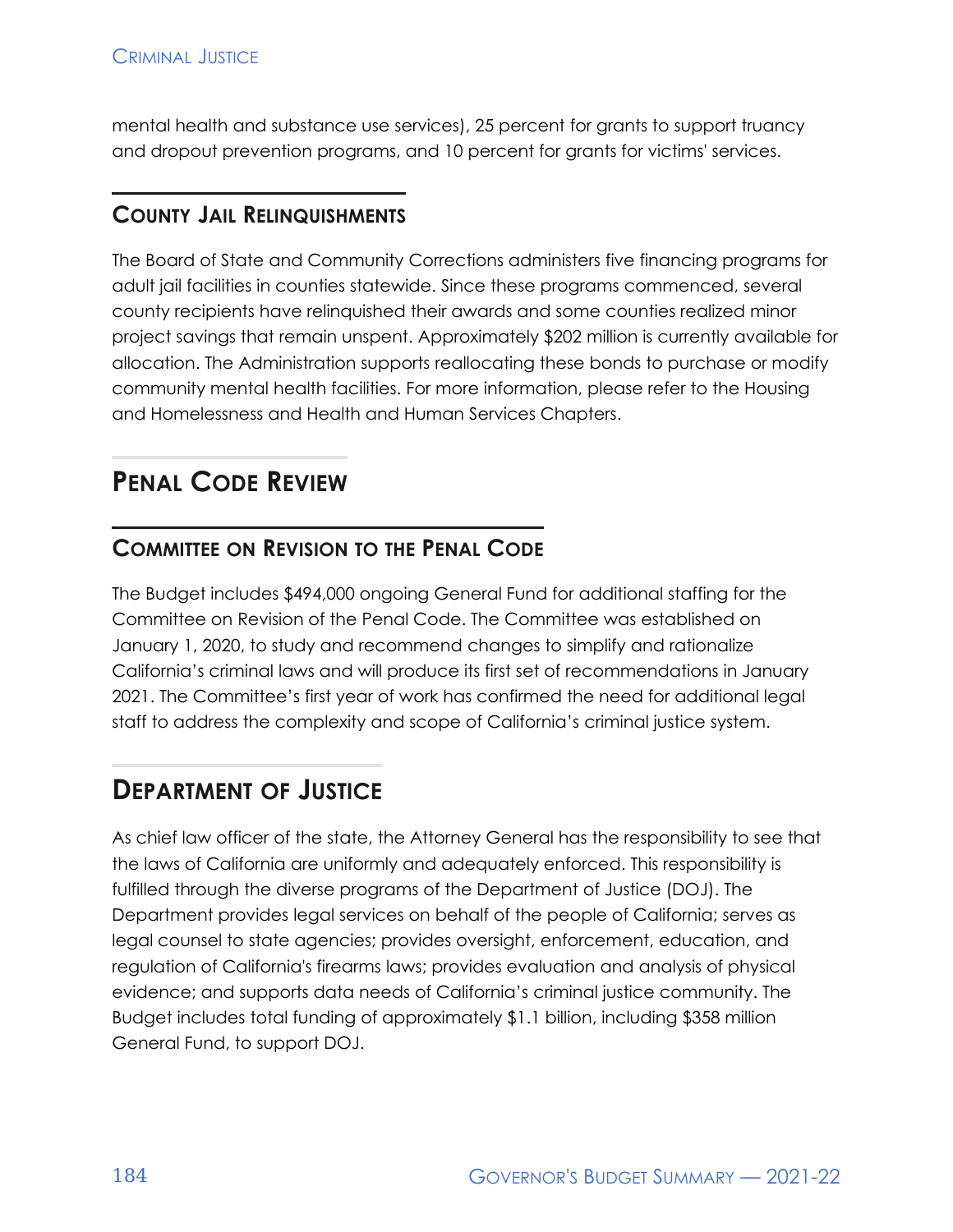# **POLICE USE OF FORCE INVESTIGATIONS**

Chapter 326, Statutes of 2020 (AB 1506), requires a state prosecutor to investigate incidents of an officer-involved shooting resulting in the death of an unarmed civilian, and makes the Attorney General the state prosecutor unless otherwise specified or named. The Budget includes \$13 million General Fund in 2021-22, increasing to \$13.5 million ongoing, to establish three teams, one in each of the northern, central, and southern regions of California, to conduct these investigations across the state. AB 1506 also requires DOJ, commencing July 1, 2023, to operate a Police Practices Division to review and make recommendations on the use of deadly force policies of law enforcement agencies. The Administration is committed to working with DOJ on the implementation of this Division in the future.

#### **SIGNIFICANT ADJUSTMENTS**

- Bureau of Forensic Services—\$16 million (\$6 million General Fund and \$10 million Fingerprint Fees Account) in 2021-22, increasing to \$28.3 million ongoing (\$18.3 million General Fund and \$10 million Fingerprint Fees Account), to backfill the continued decline in fine and fee revenues in the DNA Identification Fund. This funding will enable DOJ to continue processing forensic evidence for client counties.
- Consolidated Science Forensic Laboratory—\$6.5 million one-time General Fund for DOJ to build a new facility to expand forensic capacity and capability, and to allow California to remain on the cutting edge of forensic science and technology.
- Healthcare Rights and Access Workload—\$2.1 million ongoing Public Rights Law Enforcement Special Fund to address workload concerns in the recently established Healthcare Rights and Access Unit within the Division of Legal Services.
- Chapter 337, Statutes of 2020 (SB 823)—\$1.9 million General Fund in 2021-22, and \$1 million in 2022-23, to convene a working group to submit a plan for the replacement of the Juvenile Court and Probation Statistical System with a modern database, as part of the realignment of the Division of Juvenile Justice to the counties.
- Chapter 319, Statutes of 2020 (AB 3121)—\$1.1 million General Fund in 2021-22 and 2022-23, to support the Task Force to Study and Develop Reparation Proposals for African Americans, with a Special Consideration for African Americans Who are Descendants of Persons Enslaved in the United States.